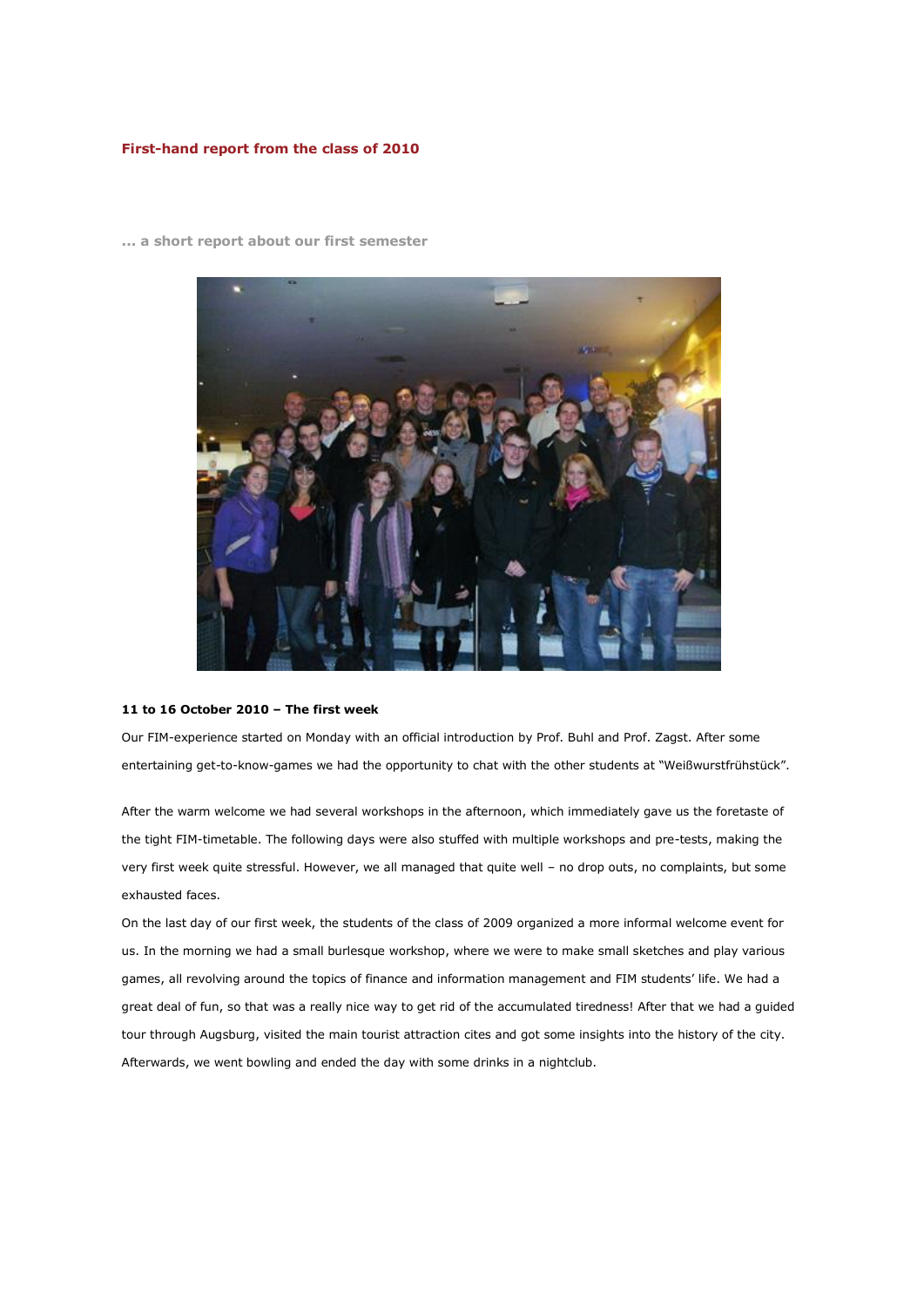### **October – December 2010**

After the turbulent first week we had a couple of days to take our breath and to prepare ourselves for the start of the main curriculum.

The curriculum of the first semester consisted of seven courses: Introduction to FIM, Capital Investment & Finance, Stochastic Processes, Optimization, Business Informatics, Introduction to Computer Science and Value-Oriented Process Management.

The lectures lasted eight to ten hours every day, and it was quite challenging to deal with that intense information flow from different areas of knowledge. Numerous presentations and teamwork exercises complemented the curriculum and, more importantly, greatly contributed to the establishment of a warm atmosphere of trust and unity within our class (which later resulted in unofficial renaming of "class of 2010" into the "fimily"). However, the notable workload made the time pass by quite fast and at the beginning of december the next exams had to be written. Thanks to the extensive preparation, we all performed well.

#### **Winter school**

Shortly after the exams our whole class went to a winter soft skills seminar in Munich. On the first day we had a course in presentation skills where we played "PowerPoint Bingo". The rules are simple: the player gets a random PowerPoint slide set and has 10 minutes to conduct a coherent, persuasive presentation on it. On the spot, with no preparation time and no information on the presentation topic or even the number of slides. Hardcore. On the second day we played some teambuilding games and learned to master challenges in cooperation. For example, in one of the workshops we built a rope bridge over a river, which was only possible due to wellorchestrated teamwork and mutual support in our group.



On the following two days we had several exciting discussions with Prof. Frey from the LMU München on the topics of leadership, motivation and ethics in management. In a friendly and relaxed atmosphere we learned about the key skills of successful managers, the art of positive and negative feedback, multiple persuasion and negotiation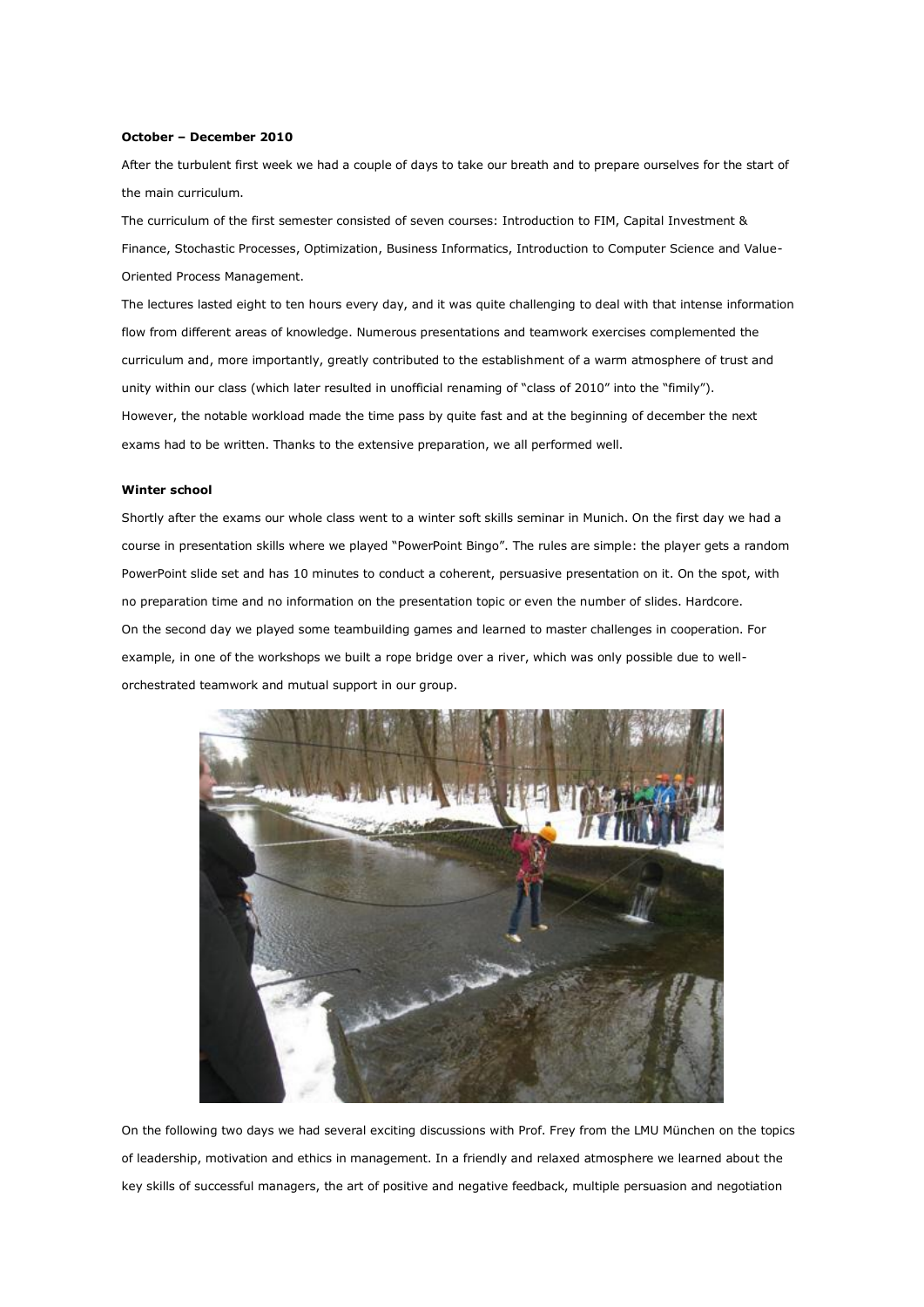techniques and much more.

After the soft skills seminar we were all looking forward to the restful Christmas days with our families at home.



**... IBM Event**

## **April 2011 – IBM Event**

Just before the beginning of the new term, in April 2011, we were invited by IBM to visit the company's German headquarters in Ehningen.

The day started with a Demo Showcase on the topic of Business Analytics and IBM's vision of a "smarter planet". After that Mr. Settele gave an official welcome speech and a short overview of the agenda for the next two days. The introduction was followed by a workshop on Business Analytics & Optimization (BAO). Three experts from IBM introduced the company's consulting methods and know-how on that specific topic and gave various examples from real cases. The workshop ended with a speech of Prof. Klein from University of Augsburg. He spoke of a catalogue pricing optimization project, which was carried out in cooperation with IBM and a large German tour operator.